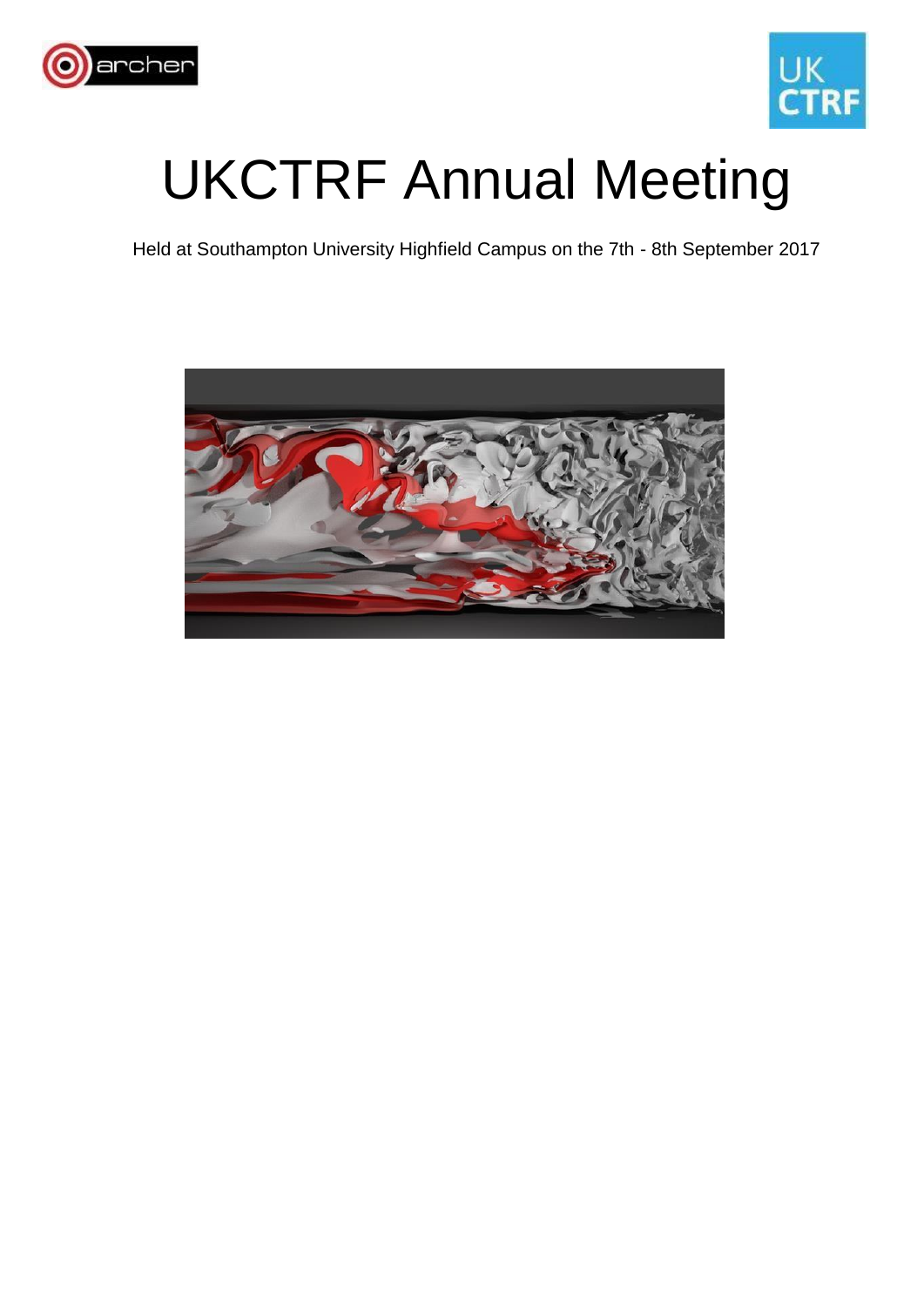





To get from the airport to the main Highfield Campus you can either take the bus unilink bus: U1 at £2 single/£3.50 all-day pass or you can get a taxi (usually around £6-12). Or if you are coming by car:

Postcode for satnav: SO17 1BJ

- ⊓Visitor parking: There is a [Pay and Display](https://www.southampton.ac.uk/sites/transport/parking/visitor-parking.page) [car par](https://www.southampton.ac.uk/sites/transport/parking/visitor-parking.page) k for visitor[s, a](https://www.southampton.ac.uk/sites/transport/parking/visitor-parking.page)ccessed from Univer[sity](https://www.southampton.ac.uk/sites/transport/parking/visitor-parking.page) Road. Please note that it can fill up very quickly during the morning.
- ∏From the M3: Exit at junction 14 (Southampton A33)
- $\Pi$ From the M27: Exit at junction 5 (Southampton Airport)

To get to and from the Glen Eyre Halls you can use the U2 (every 30 minutes), the U1 (every 10 minutes), the U6 (every 20 minutes), and the U9 (twice a day). You can get timetables and network route maps on the unilink website.

Or you can either walk or get a taxi.

Taxi companies include:

Radio Taxis - 023 8066 6666

Aero taxis - 023 8001 0203

Southampton Taxi - 023 8022 9292

West Quay Cars—023 8099 9999

If you are driving the postcode for the halls is SO16 3UF.



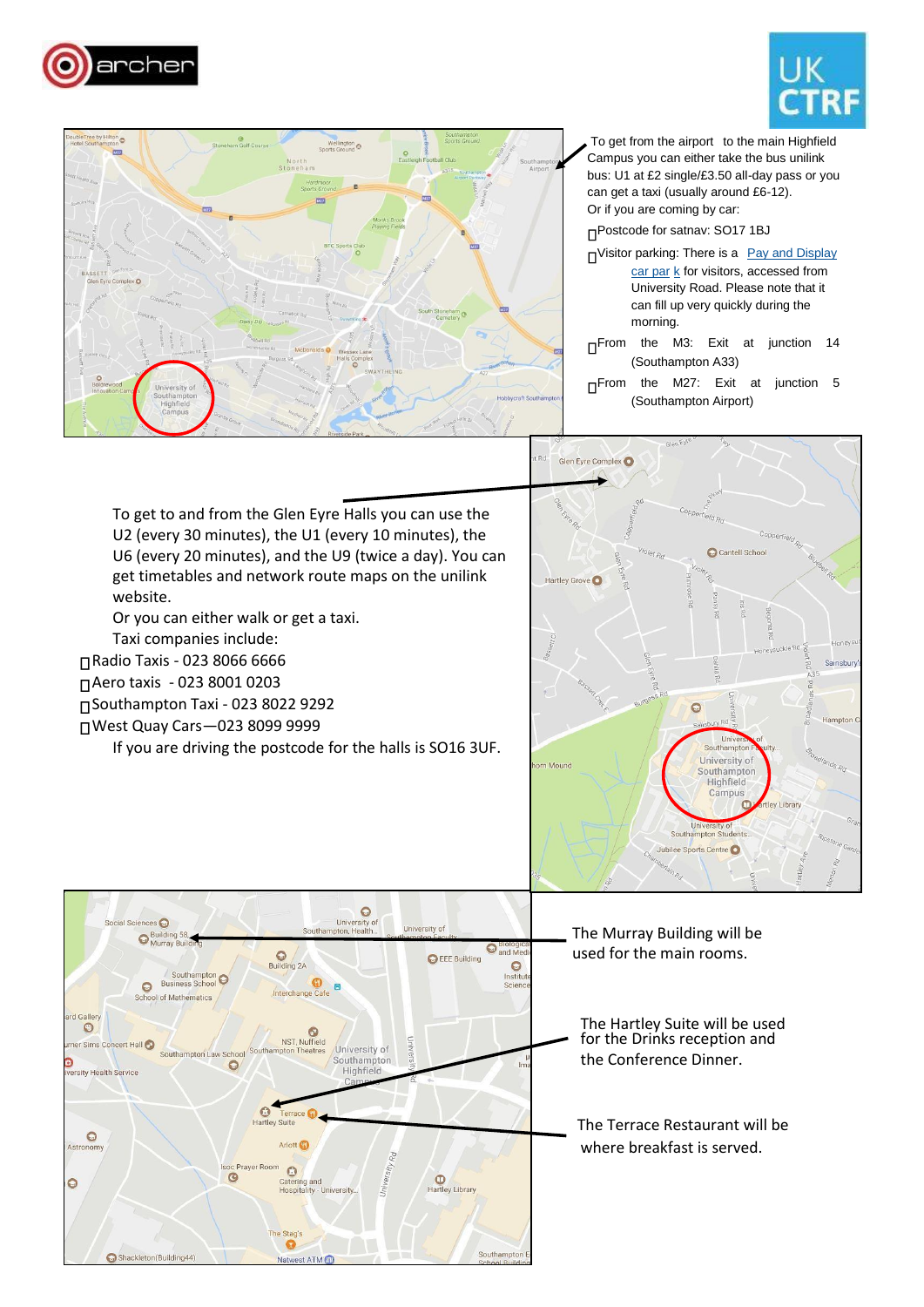



## **Thursday 7th September 2017**

- **08:00 - 09:00 Breakfast**
- **09:00 - 10:00 Registration and Coffee**
- **09:45 - 10:00 Welcome and Introduction - Professor Nilanjan Chakraborty**
- **10:00 – 10:45 Keynote Speaker: Professor Andreas Kempf, University of Duisburg Essen, Chair of Fluid Dynamics**  *Large-Eddy Simulation of Coal Combustion - Fundamentals and Application. (Chaired by Professor Nilanjan Chakraborty)*
- **10:45 – 11:10 Arash Hamzehloo, Imperial College London**  *Numerical modelling of fuel injection under superheated and supercritical conditions. (Chaired by Professor N Swaminathan)*
- **11:10 – 11:30 Jialin Su, Loughborough University**  *The Acoustic Response of Air-Blast Atomized Sprays. (Chaired by Professor N Swaminathan)*
- **11:30 – 11:50 Dongwon Noh, Imperial College London**  *Large Eddy Simulation of the interaction between self-sustained jet oscillation and flame. (Chaired by Professor N Swaminathan)*
- **11:50 – 12:05 Coffee Break**
- **12:10 – 12:30 Jiawei Lai, Newcastle University**  *Direct Numerical Simulation of head-on quenching of statistically planar turbulent premixed flames: A comparison between simple and detailed chemistry results. (Chaired by Professor Stewart Cant)*
- **12:30 – 12:50 Bruno Soriano & Mark Picciani, University of Southampton**  An Adaptive-fidelity Approach for Premixed Turbulent Combustion Simulation *(Chaired by Professor Stewart Cant)*
- **12:50 – 13:10 Davide Laera, Imperial College London**  *Large Eddy Simulations for the Flame Describing Function of a premixed turbulent swirling flame. (Chaired by Professor Stewart Cant)*
- **13:10 – 13:30 Philip Sitte, University of Cambridge**  *LES-DCMC of a heptane spray flame. (Chaired by Professor Stewart Cant)*
- **13:30 – 14:30 Lunch**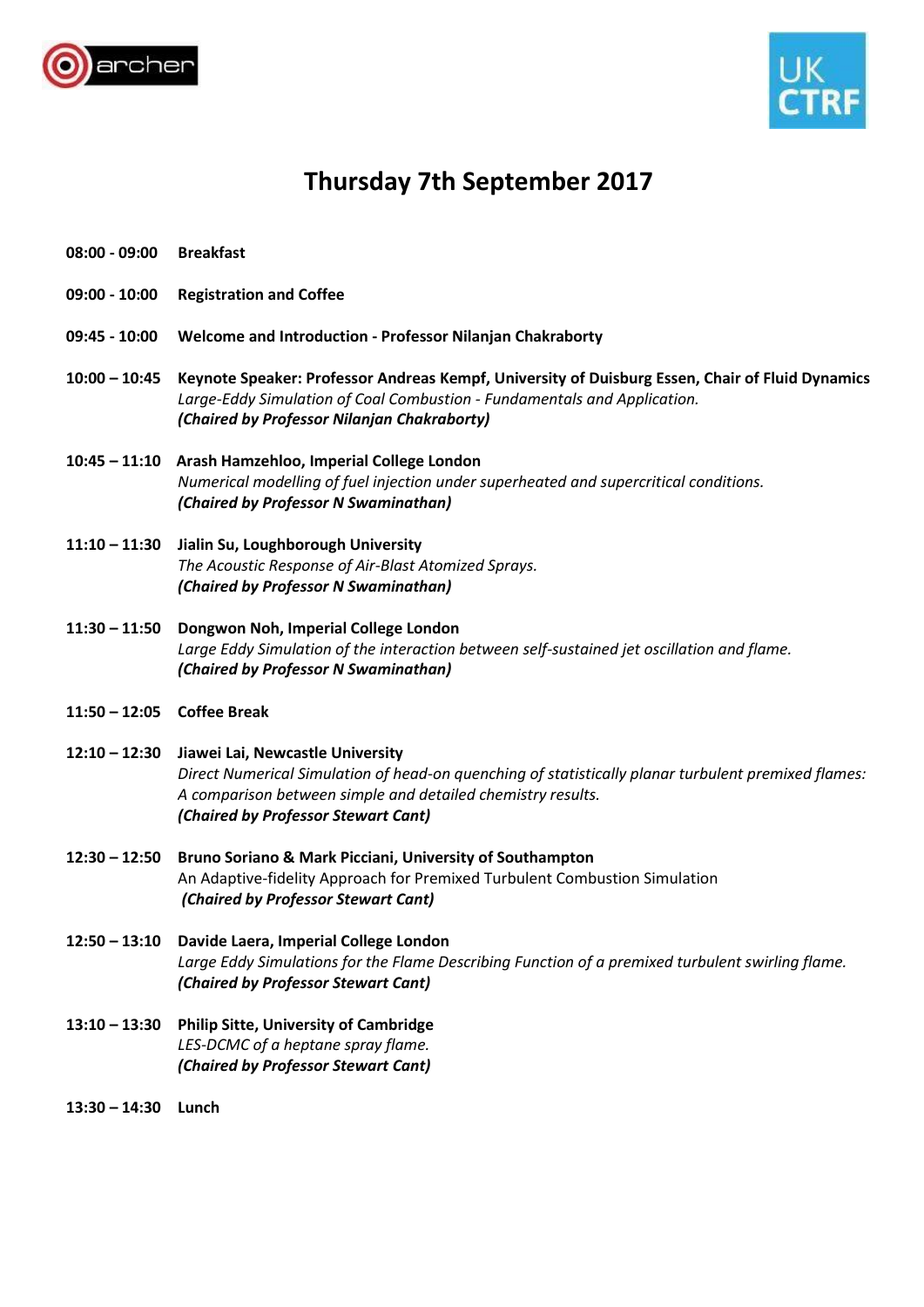



- **14:35 – 15:20 Keynote Speaker: Professor Cesar Dopazo, University of Zaragoza, Spain**  *The importance of strain rates normal to premixed flames: DNS stance. (Chaired by William P Jones)*  **15:20 – 15:40 Daniel Friedrich, Imperial College London**  *Large eddy simulation of a gas turbine model combustor using the Eulerian subgrid probability density function method. (Chaired by Dr Edward Richardson)*  **15:40 – 16:00 Lucas Franke, Imperial College London**  *An RCCE-ANN Tabulation Approach Applied to Sydney Flame L. (Chaired by Dr Edward Richardson)*  **16:00 – 16:15 Archer Update - Dr Neelofer Banglawala 16:15 – 16:35 Coffee break 16:35 – 17:35 Impact Advisory Panel Meeting 16:35– 18:45 Back to accommodation, networking, own time 18:45 – 19:30 Drinks and Nibbles - networking**
- **19:30 – 21:30 Conference Dinner**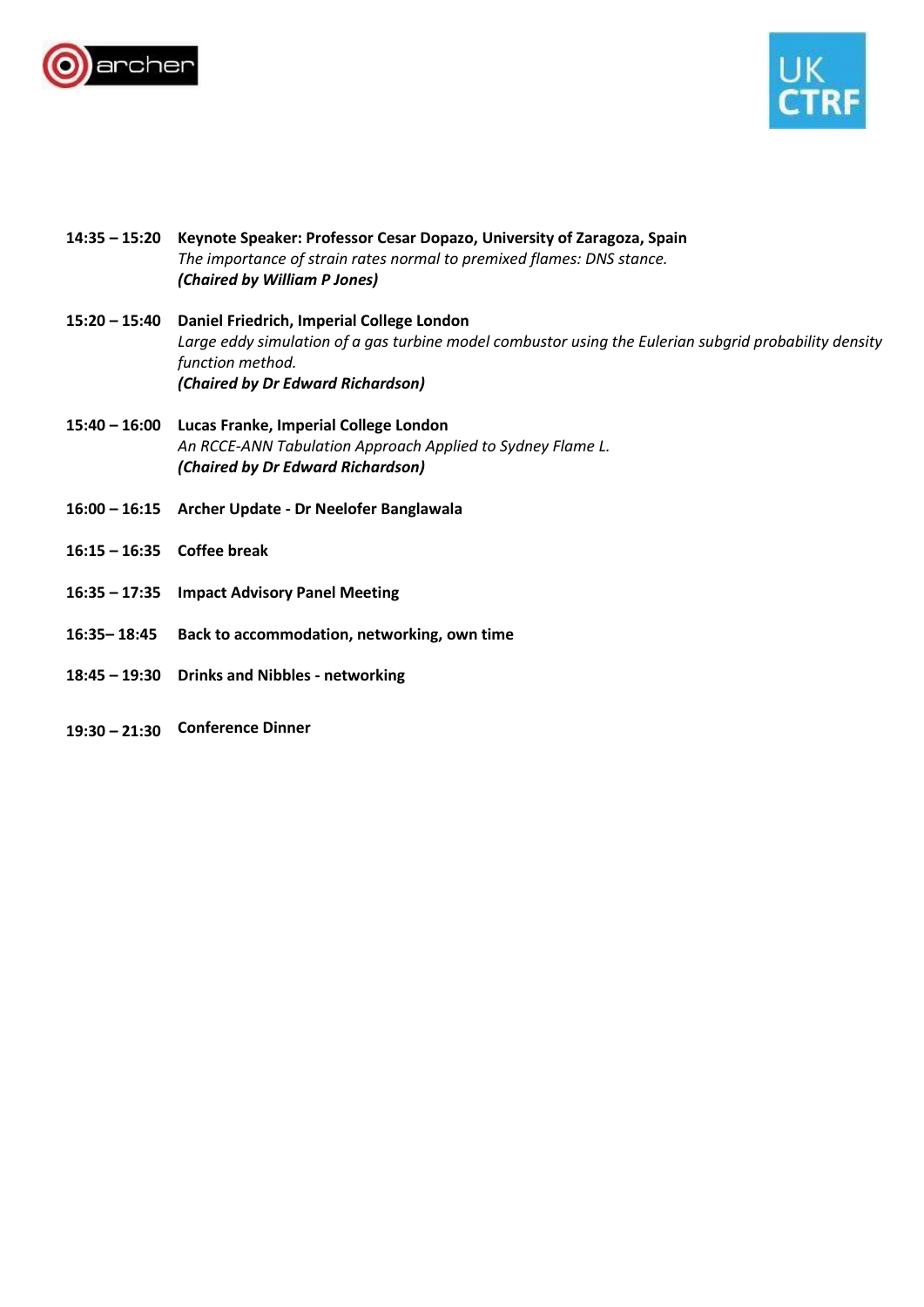



## **Friday 8th September 2017**

- **08:00 - 08:30 Breakfast**
- **08:30 - 09:00 Registration and Coffee**
- **09:00 – 09:45 Keynote Speaker: Dr Isaac Boxx "Dr. Isaac Boxx, Institute of Combustion Technology, The German Aerospace Center**  *What can High-Bandwidth Laser Imaging Tell Us About Swirl Flame Dynamics at Engine-Relevant Conditions? (Chaired by Professor Epaminondas Mastorakos)*
- **09:45 – 10:05 George Papadakis, Imperial College London**  *Spatial evolution of velocity and scalar fields behind a square grid element. (Chaired by Dr Salvador Navarro-Martinez)*
- **10:05 - 10:25 Andrea Giusti, University of Cambridge**  *LES/CMC simulation of the forced response of a non-premixed methane swirling flame with radial fuel injection. (Chaired by Dr Salvador Navarro-Martinez)*
- **10:25 – 10:55 Coffee Break**
- **10:55 – 11:15 Madhav Rao Chandra Vendra, University of Warwick**  *CFD modelling of Vented lean deflagrations. (Chaired by Dr Salvador Navarro-Martinez)*
- **11:15 – 11:35 Ivan Sikic, University of Warwick**  *WSGG and wide band gas radiation models for pool fires in FireFOAM. (Chaired by Dr Salvador Navarro-Martinez)*
- **11:35 – 11:55 Girish Nivarti, University of Cambridge**  *High-intensity turbulent flame-flame interactions. (Chaired by Dr Salvador Navarro-Martinez)*
- **11:55 – 12:55 Lunch**
- **12:55 – 13:15 Jianping Zhang, Ulster University**  *Burning behaviours of liquid pool fires in a corridor-like enclosure. (Chaired by Professor David Emerson)*
- **13:15 – 13:35 Reza Khodadi Azadboni , Kingston University London**  *CFD Analysis of Deflagration to Detonation Transition in Homogenous and Inhomogeneous HydrogenAir Mixtures. (Chaired by Professor David Emerson)*